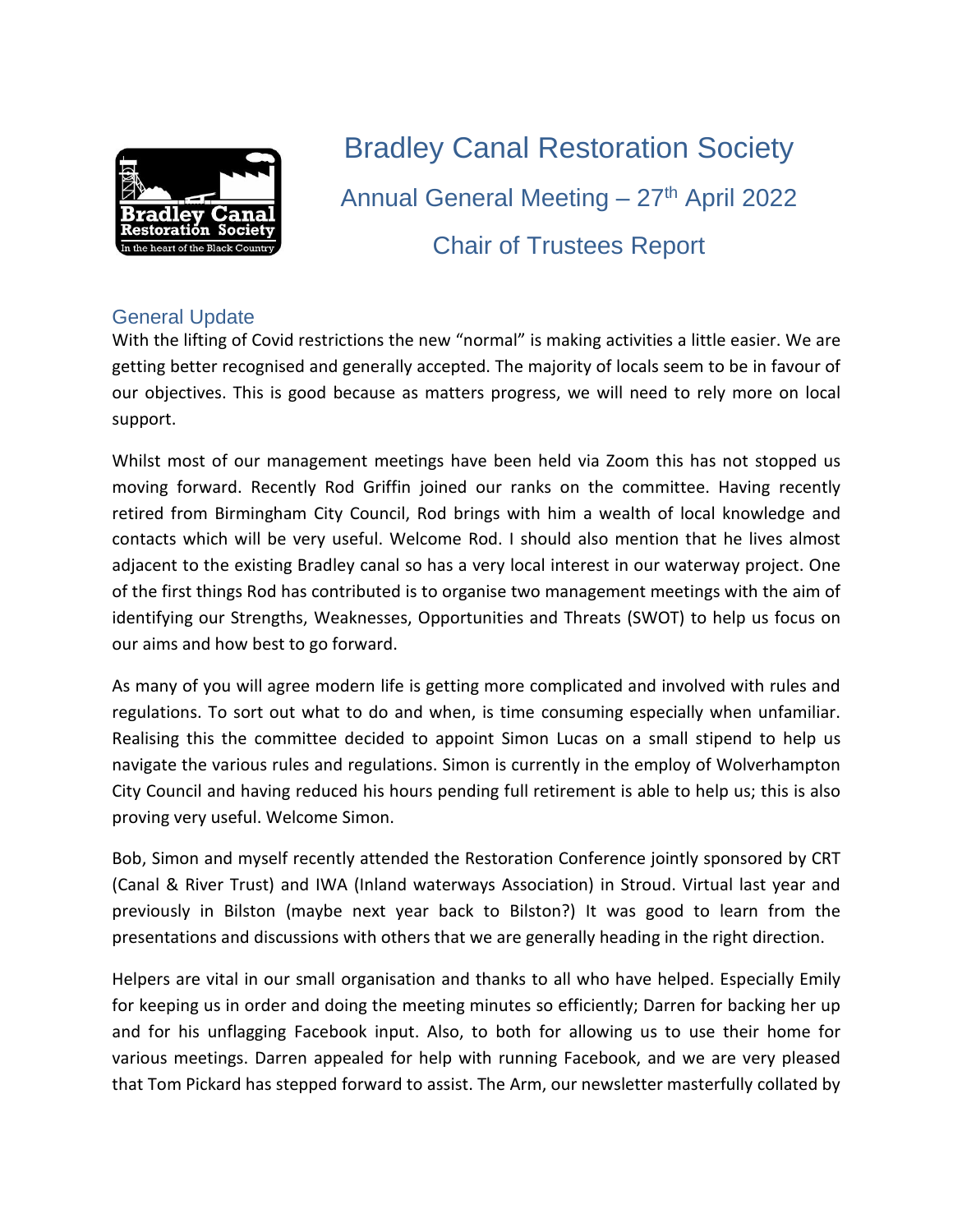Gavin is well received by members and others who receive it. Keep it up Gavin! John beavers away efficiently looking after our membership matters; we are closing in on 200 members; we need more, please ask your relatives/friends/neighbours/colleagues to support us.

After much Covid delays at last we have got down to some physical work on the remaining section of the canal from Moorcroft Junction to almost the bottom of lock 9. The support from locals was most heartening and despite snow cancelling one work party and CRT paperwork another we have achieved a lot. This has involved cutting back the overhanging boughs and clearing the undergrowth. Now it looks like a canal its existence being clearly visible probably for the first time in nearly 50 years. The birds are now nesting so we will have to take a break for a while but please go and walk the towpath. Whilst we cannot claim it is beautiful it is a pleasant walk as testified by the locals who are increasingly using it to do so. In all this we have been helped greatly by the BCNS (Birmingham Canal Navigation Society) with the loan of tools and especially their pickup truck to remove the rubbish collected. The ladies not wishing to be consigned only to litter picking (a vital job this) took a bow saw to fell overhanging tress and having castigated the men for talking, quickly bought down three saplings. Shall we have a Male/Female competition to see who can cut the most? Thanks also to the ladies for providing cakes & drinks and Bob for keeping me in order and generally helping. The hi-vis jackets that have been donated by Paul and Kathy Niblett have proved very useful.

Hopefully this activity will show the local authorities (Wolverhampton, Sandwell and Walsall) that bringing this little bit of canal back to life will create a small free linear park connecting existing green corridors together for the benefit of all.

Now to the future. Shortly on Saturday May 14th the BCNS are holding their Spring Cruise ending at the Lock Gate Workshops and in conjunction with CRT the workshops will be open, with free admission, from 10-00 to 16-00. We shall also be conducting walks along the route of the infilled locks and on down to Moorcroft Junction.

On 24th/25th/26th of June there will be a cruise of boats from Smethwick to Birmingham to publicise the forthcoming Commonwealth Games. If you would like to join us, please let me know.

In July we are taking our stand to the Gnosall C Fest on 16th/17th/18th. And in September we shall make our regular appearance at the Black Country Boating Festival on September 10th/11th at Bumble Hole Netherton.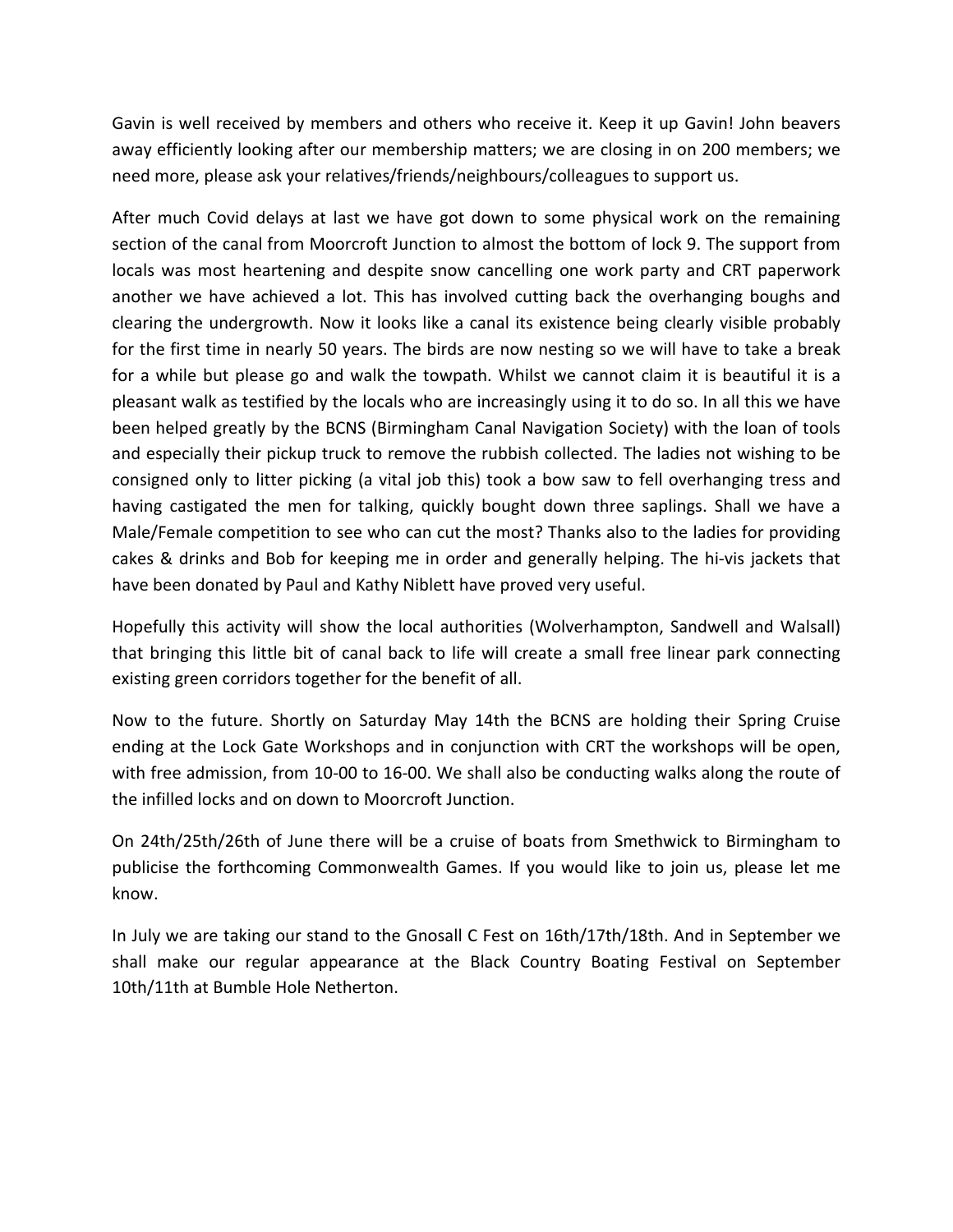For all these events we need help, just for an hour or longer please come and assist. It's good to chat to visitors even if you have not done it before, is good fun and a very good "Flag Waving" exercise for us.

D. Pearson (Chair of Trustees) – 15th April 2022

#### **Membership**

Membership currently stands at 189 paid subscriptions with a further 16 individuals are supporting the Society via a personal donation rather than a formal membership.

It is hoped that physical attendance at events in the coming months will enable us to increase our membership significantly. All members should be receiving the newsletters, however if this is not the case, please confirm your email (or postal) address with us.

#### Social Media

The Facebook page has been active since April 2019, and we have seen a fantastic rise in followers in that period with the number currently standing at 2416 (a rise of some 400 since last year). Our Instagram following is also building with 238 followers.

Our social media following is critical to awareness raising, "friend-making" and keeping all interested parties informed of the progress that we are making. As we undertake a variety of projects, including work parties, public meetings, attendance at festivals, etc. we shall use our social platforms to keep everyone informed and invariably ask for additional support. Please encourage other contacts to follow our Facebook and/or Instagram accounts to continue to grow the following.

Regular viewers of the pages will have seen that support is growing from important sectors of the community and beyond. Local MPs, Local Authorities, CRT, Inland Waterways and the Birmingham and Black Country Wildlife Trust are all getting behind this scheme to bring back this bit of canal that holds such historic importance for our area and indeed, this country.